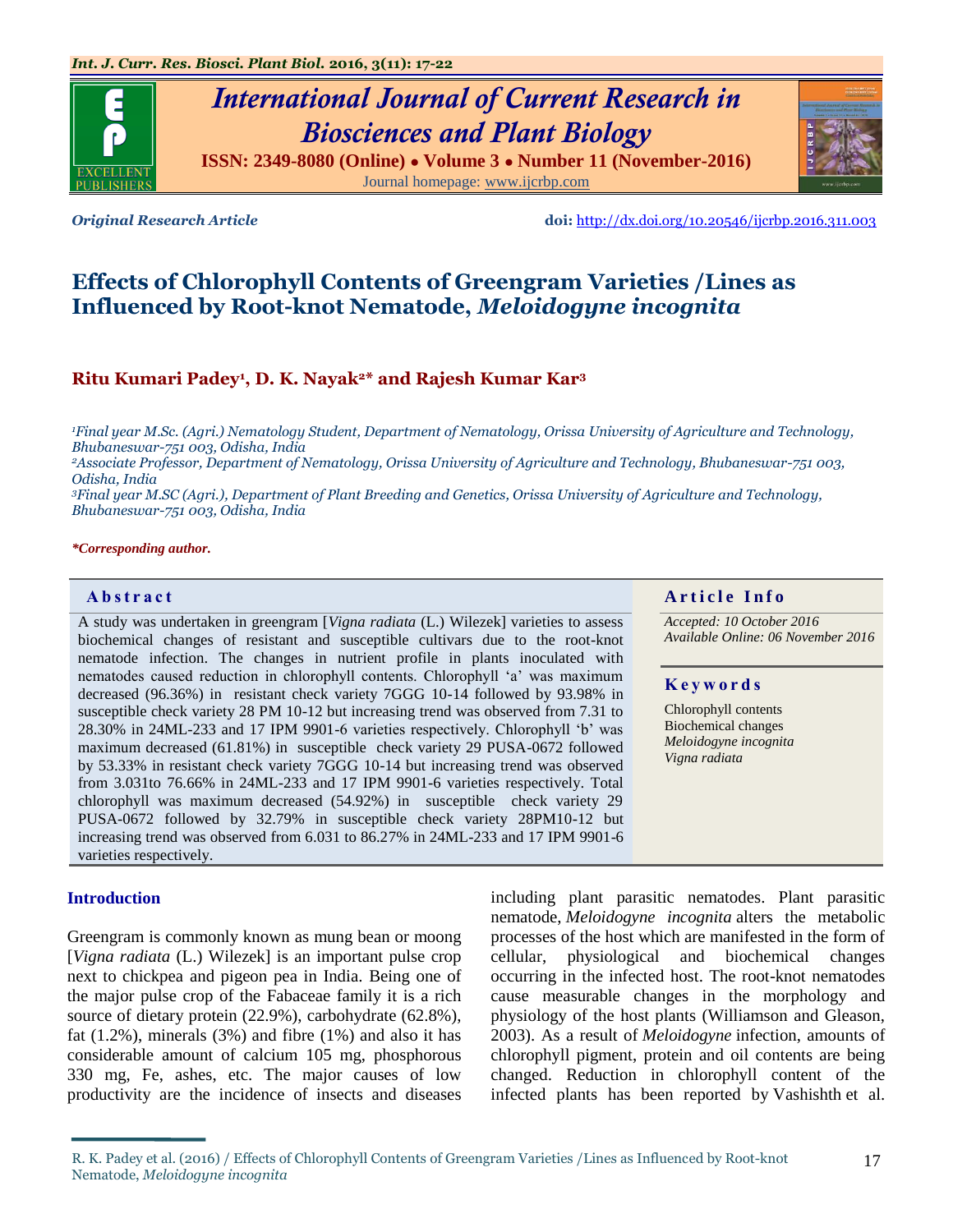(1994), Poornima and Vadivelu (1998), Ramakrishna and Rajendran (1998) and Parveen et al. (2006).

The response of *Vigna radiata* regarding the biochemical attributes was significant at various nematode treatments. The growth of the plant responded negatively towards the lower as well as higher inoculum levels of *M. incognita*. Decrease in all these parameters including plant growth, leaf area, chlorophyll, seed protein, nitrogenase activity and leghaemoglobin due to increased in number of the nematode. The root knot nematode infection often reduces plant growth and yield (Sasser and Freckman, 1987; Williamson, 1998) and decreases nutrient uptake (Patel et al., 1988) and infested plants showed deficiencies of N, Mg, Fe, B, Cu and Zn (Good, 1968) due to root damage by RKN and subsequent prevention of water and nutrient uptake by the roots (Gaillaud et al., 2008).

All anatomical malformations and physiological malfunctions contributed in suppressing the plant growth and yield (Hussey, 1985). Doney et al. (1970) observed the functioning of nodules by altering host nutrition and leghaemoglobin content which was confirmed by a group of scientists(Sharma and Sethi, 1975; Chahal and Singh, 1984) and bacteroid population, content of nodules (Barker et al., 1972; Ali et al., 1981).They reported that after 45 days the total chlorophyll content showed significant interaction between Rhizobium and nematode inoculation and at harvest there was no significant interaction. Chahal and Chahal (1987a) studied the effect of different levels of *M.incognita* on *Vigna radiata* cv. G-65 and found that nematode caused reduction in the chlorophyll content of leaves which adversely affected the functioning of nodules. Increase of total chlorophyll 'a' and 'b' content was observed by Verma et al. (1996) on mungbean at all inoculation levels of root-knot nematode with growth period up to 30 days whereas decrease of the same was noted again on  $45<sup>th</sup>$  day of inoculation.

At all the growth stages of the plant with the nematode levels ranging from 100 to 1000 J2/plant the contents were found to be increased. Jaiswal and Sing (2008) observed that chlorophyll a, b and total chlorophyll contents were significantly decreased with an increase in nematode inoculum levels and was minimum at 10,000 and 5000 nematodes/plant followed by 1000 and 100 nematodes/plant.

Melakeberhan et al. (1985) reported that total chlorophyll and chlorophyll- a content in *Phaseolus* 

*vulgaris* plants infected with different levels of *M. incognita*, decreased significantly with increased levels of infestation at 3 weeks after inoculation (45 DAS).

Vaishnav et al. (1985) observed that the chlorophyll a, b and total fractions decreased by 75.7, 79.4 and 76.7% in comparison to control 60 days after inoculation in peanut plants infected by *M. arenaria.* Pathak et al. (1990) observed an increase in leaf chlorophyll 'a' and 'b' at 45 and 90 days after sowing in wheat cv. HD-1533 infected with *Anguina tritici.* They also found that the chlorophyll 'a' fraction of the leaf decreased at initial stage (20 days) and later on the accelerated growth of infected plants was correlated with increased percentage of chlorophyll.

Nayak (2006) reported chlorophyll 'a' content of infected brinjal leaves of Pusa Kranti (MR) varieties was reduced from 2.70 mg/g to 2.010 mg/g. Similarly, in other varieties like Kantabaigan (R) and Pusa Purple Long (HS), chlorophyll 'a' content also reduced. Further, he reported that chlorophyll 'b' and total chlorophyll content were reduced in the infected leaves of brinjal varieties.

# **Materials and methods**

# **Chlorophyll estimation of leaf**

In order to understand the basis of nematode resistance six varieties/ lines of pulses were taken for observation. Out of six varieties 4 resistant checks were 24 ML-233,7 GGG 10-14,17 IPM 9901-6 and8 GM 04-02 and two susceptible checks were 28 PM 10-12 and 29 PUSA 0672 included obtained from Indian Institute of Pulses Research, Kanpur were grown in earthen pots in the greenhouse of Department of Nematology, C.A, Orissa University of Agriculture and Technology, in earthen pots of 15 cm height ×15 cm dia, sterilized with formaldehyde solution (1.0%) and filled with autoclaved soil (15 lbs/20min). Pots were arranged on green house benches in Complete Randomised Block Design with three replications according to the treatments. The water used for irrigation purpose was passed through a 500 mesh sieve before use. The soil to be filled in the pots was pulverised, mixed with NPK fertilizers @ 20:40:40 per hectare basis and filled in to the pots @ 1 kg/pot. The surface sterilized seeds were sown @ 5 to 10 seeds per pot. Each variety was replicated 3 times.

Watering was done regularly, 10 to 12 days after sowing, the plants were thinned keeping one seedling per pot. A small glass tube (2 cm long, 0.5 cm bore) was inserted

R. K. Padey et al. (2016) / Effects of Chlorophyll Contents of Greengram Varieties /Lines as Influenced by Root-knot Nematode, *Meloidogyne incognita*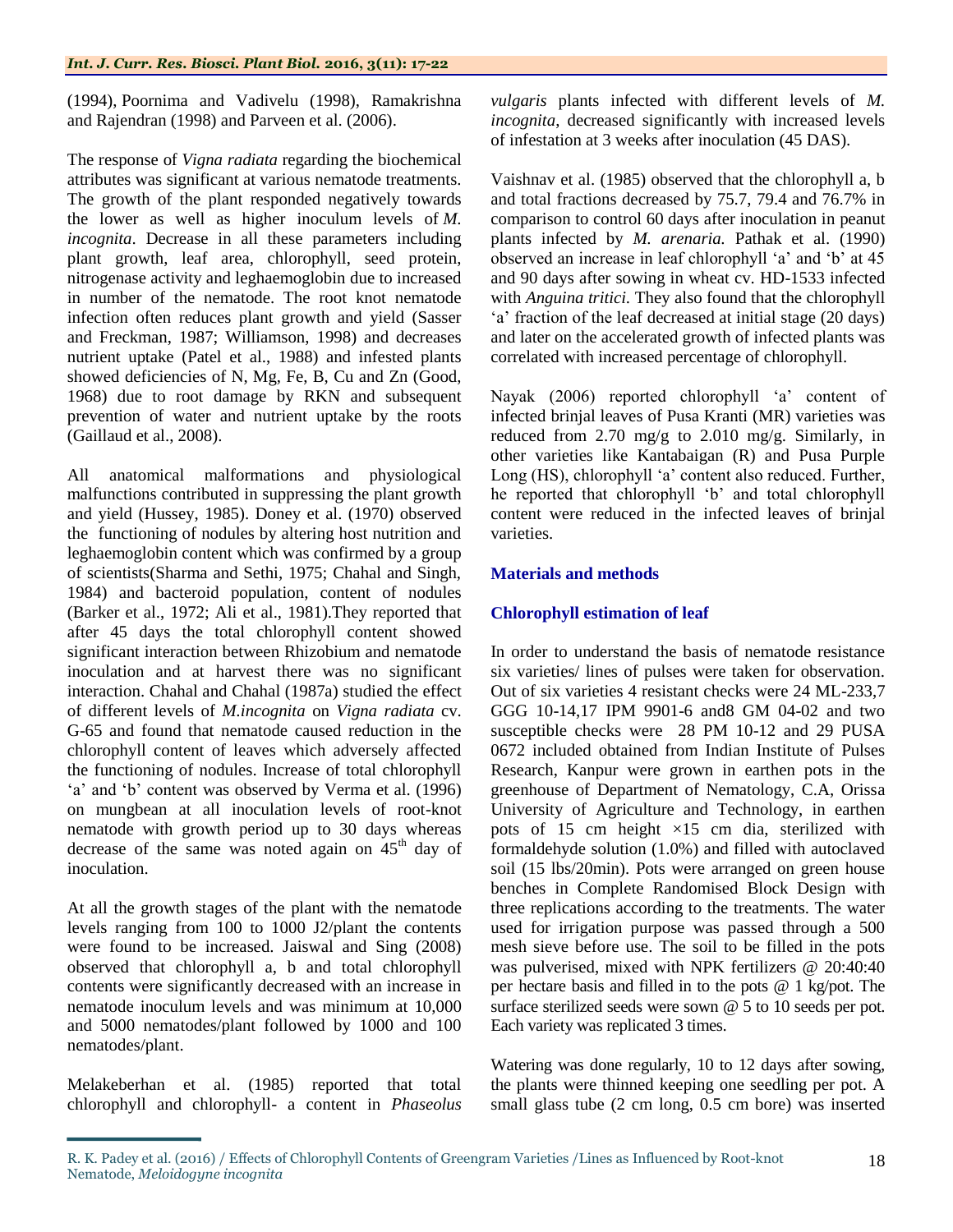# *Int. J. Curr. Res. Biosci. Plant Biol.* **2016, 3(11): 17-22**

into the soil near the base of each of the healthy seedlings. Three weeks after seedling emergence axenised nematodes were counted under a stereoscopic microscope and released into the holes after removal of the glass tube @ 1000  $J_2 \pm 20$  per seedling in 10 ml. Sterile water. For chemical analysis two sets of plants were maintained, one for the uninoculated control (Healthy) and the other infected with the nematode (I). Each set was arranged on separate platforms in the green house in order to avoid cross infection.

One hundred fifty mg leaf portion of each treatment was cut from the composited leaves and were immersed in 50 ml of 80% acetone in a conical flask and kept in dark for 24 hrs for extraction of chlorophyll from the leaf samples. Thereafter, the chlorophyll extracts were filtered through Whatman No.1 filter paper. Absorbance of the chlorophyll extract was measured at 645 nm and 663 nm using a colorimeter. The amount of chlorophyll-a, chlorophyll-b and total chlorophyll were calculated in mg/g fresh weight according to the following equations.

 $1000~\times$  W

\n- i) Chlorophyll–a (mg/g fresh weight of leaf) = 
$$
12.7 \times (D-663) - 2.69 \times (D-645) \times \frac{V}{1000 \times W}
$$
\n- ii) Chlorophyll–b (mg/g fresh weight of leaf) =  $22.9 \times (D-645) - 4.68 \times (D-663) \times \frac{V}{1000 \times W}$
\n

iii) Total chlorophyll (mg/g fresh wt. of leaf) =  $20.2 \times (D-645) + 8.02 \times (D-663)$  $1000 \times W$ V  $\times$  $\times$ 

Where,

D –645 = optical density at 645 nm. D-663= optical density at 663 nm.  $V =$  final volume of 80% acetone chlorophyll extract in ml. W = Fresh weight in g of corresponding amount of fresh leaves used in the extraction of chlorophyll.

### **Results and discussion**

In order to know the chemical and genetic basis of resistance, six varieties were grown with utmost care, both in inoculated and control conditions.

# **Effect of the nematode infections on chlorophyll 'a', 'b' and total content**

In the experiment from Table 1, it was observed that the chlorophyll 'a' content reduced from 1.33 mg/g to 0.08 mg/g and 1.38 mg/g to 0.66 mg/g due to nematode infection in varieties 28 PM 10-12 and 29 PUSA 0672 respectively. Similarly in the varieties 24 ML-233, 7 GGG 10-14, 17 IPM 9901-6 and 8 GM 04-02 chlorophyll 'a' reduced from 0.82 to 0.88, 1.10 to 0.04, 0.06 to 1.36 and 1.41 to 1.43 mg/g respectively.

In case of chlorophyll 'b' content reduction from healthy to infected plants recorded were 0.53 to 0.36, 0.55 to 0.21, 0.33 to 0.34,0.45 to 0.21, 0.30 to 0.53, and 0.60 to 0.54 mg/g respectively in case of varieties 28 PM 10-12 ,29 PUSA 0672, 24 ML-233, 7 GGG 10-14, 17 IPM 9901-6 and 8 GM 04-02 (Table 1).

Similarly the total chlorophyll content was decreased

from 1.86 to 1.25 mg/g in 28 PM 10-12, 1.93 to 0.87 mg/g in 29 PUSA 0672, 1.55 to 0.71 mg/g in 7 GGG 10- 14 and 2.01 to 2.00 mg/g in 8 GM 04-02, but increased from1.16 to 1.23 mg/g in 24 ML-233 and 1.02 to 1.90 mg/g in 17 IPM 9901-6. Hence nematode caused 32.79 per cent reduction in total chlorophyll content of 28 PM 10-12, 54.92 per cent reduction in 29 PUSA 0672, 54.19 per cent reduction in 7 GGG 10-14 , 0.49 per cent reduction in 8 GM 04-02 and 6.03 per cent increase in 24 ML-233 and 86.27 per cent increase in 17 IPM 9901- 6 (Table 1 ) (Fig. 1).

During the investigation, decreased chlorophyll content of both chlorophyll 'a', 'b' and total chlorophyll was noticed in the leaves of greengram varieties. However, the decrease was non-significant in resistant varieties which clearly indicated that the reduction of chlorophyll is restricted in inoculated resistant varieties as compared to susceptible variety. Similar results were also reported by Vaishnav et al. (1985) and Tyagi and Alam (1990). Decrease in chlorophyll content may possibly due to the alteration of host nutrition and physiology by nematode infection. Root-knot nematode infection leads to the reduced photosynthetic ability of the plants by combining reduction in leaf chlorophyll contents (Ferguson, 1984).

R. K. Padey et al. (2016) / Effects of Chlorophyll Contents of Greengram Varieties /Lines as Influenced by Root-knot Nematode, *Meloidogyne incognita*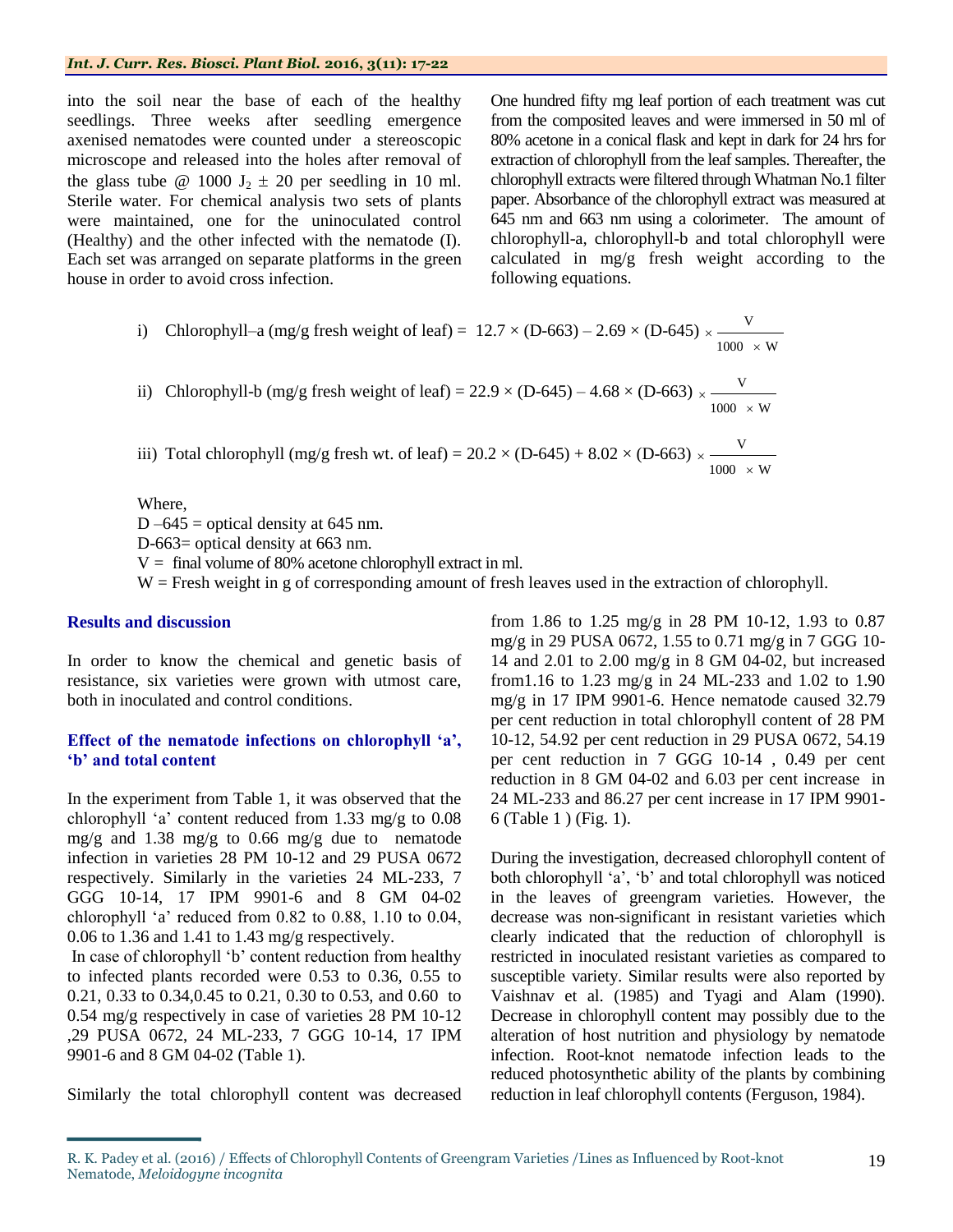|                | <b>Variety</b>                   | Chlorophyll 'a' content mg/g leaf |                              |      |                              | Chlorophyll 'b' content mg/g leaf |                |             |                               | Total chlorophyll content mg/g leaf |                |             |                                          |
|----------------|----------------------------------|-----------------------------------|------------------------------|------|------------------------------|-----------------------------------|----------------|-------------|-------------------------------|-------------------------------------|----------------|-------------|------------------------------------------|
| Sl.<br>No.     |                                  |                                   | <b>Infected Healthy Mean</b> |      | $\%$ increase $(+)/$         | <b>Infected</b>                   | <b>Healthy</b> | <b>Mean</b> | $\frac{6}{6}$ increase $(+)/$ | <b>Infected</b>                     | <b>Healthy</b> | <b>Mean</b> | % increase                               |
|                |                                  | Leaf                              | Leaf                         | Leaf | decrease (-)<br>over control | Leaf                              | Leaf           | Leaf        | decrease(-) over<br>control   | Leaf                                | Leaf           | Leaf        | $(+)/$ decrease<br>$(-)$ over<br>control |
|                | 28 PM 10-12(S)                   | 0.08                              | 1.33                         | 0.71 | $-93.98$                     | 0.36                              | 0.53           | 0.45        | $-32.07$                      | 1.25                                | 1.86           | 1.57        | $-32.79$                                 |
|                | 29 PUSA 0672(S) 0.66             |                                   | 1.38                         | 1.02 | $-52.17$                     | 0.21                              | 0.55           | 0.38        | $-61.81$                      | 0.87                                | 1.93           | 1.4         | $-54.92$                                 |
| 3              | $24 \text{ ML } -233 \text{(R)}$ | 0.88                              | 0.82                         | 0.85 | 7.31                         | 0.34                              | 0.33           | 0.34        | 3.03                          | 1.23                                | 1.16           | 1.19        | 6.03                                     |
| $\overline{4}$ | 7 GGG 10-14(R)                   | 0.04                              | 1.10                         | 0.57 | $-96.36$                     | 0.21                              | 0.45           | 0.33        | $-53.33$                      | 0.71                                | 1.55           | 1.13        | $-54.19$                                 |
| 5              | 17 IPM 9901-6(R) 1.36            |                                   | 1.06                         | 0.71 | 28.30                        | 0.53                              | 0.30           | 0.42        | 76.66                         | 1.90                                | 1.02           | 1.46        | 86.27                                    |
| 6              | 8GM 04-02(R)                     | 1.43                              | 1.41                         | 1.42 | 1.41                         | 0.54                              | 0.60           | 0.57        | $-10$                         | 2.00                                | 2.01           | 2.01        | $-0.49$                                  |
|                | $SEM(\pm)$                       | 0.27                              | 0.22                         |      |                              | 0.2                               | 0.27           |             |                               | 0.39                                | 0.39           |             |                                          |
|                | CD(0.05)                         | 0.85                              | 0.68                         |      |                              | 0.63                              | 0.86           |             |                               | 1.22                                | 1.25           |             |                                          |

**Table 1.** Reduction in chlorophyll content (a, b, total) in greengram varieties due to the infection of root-knot nematode.



Fig. 1: Chlorophyll content of infected and healthy greengram varieties.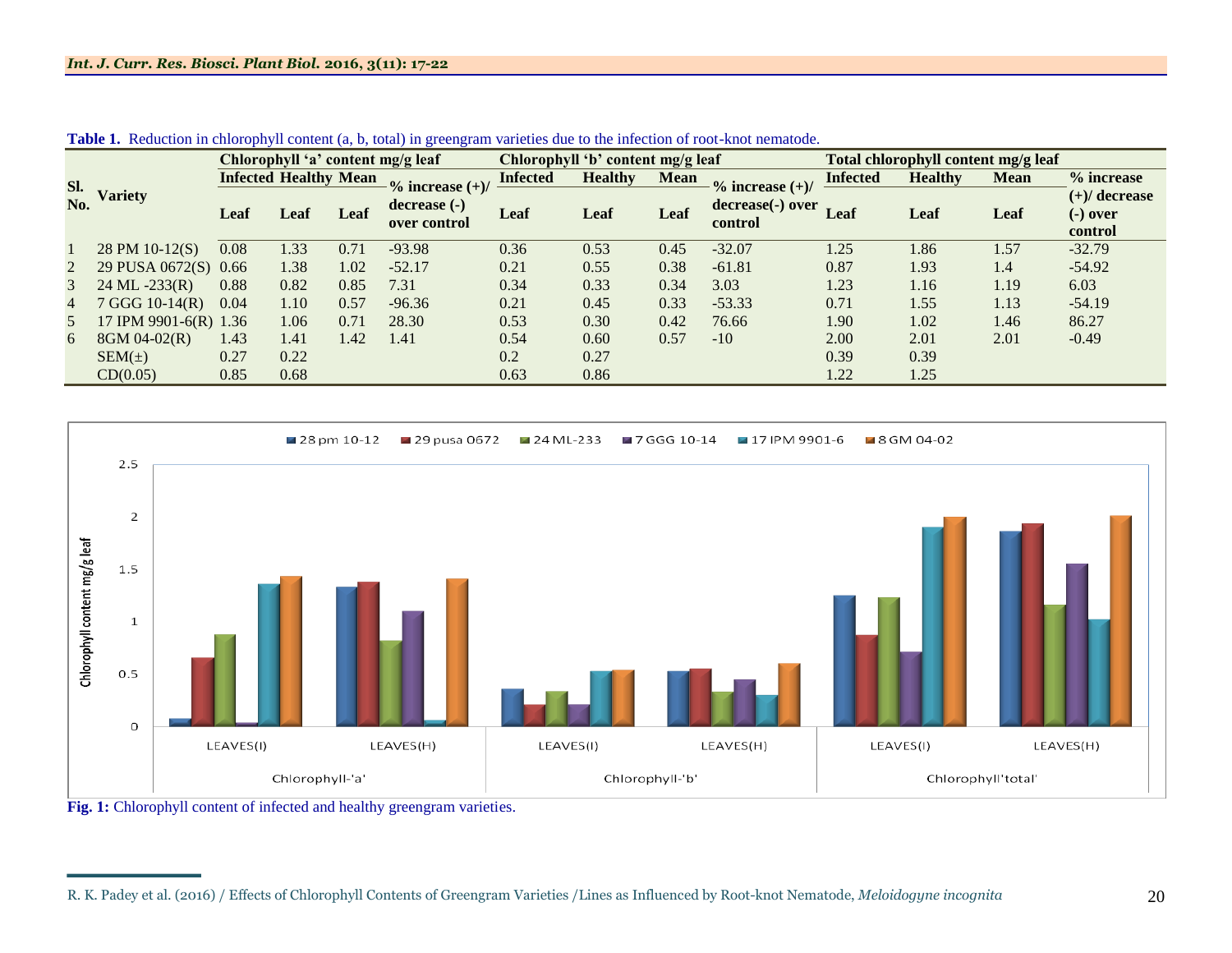# **Conclusion**

Some selective changes occur in the metabolism either as a consequence of the establishment of a compatible (susceptible) host-pathogen interaction or as a result of incompatibility (resistant) between host and parasite .There is some knowledge of biochemical changes that occurs in plants following nematode attack that has not been extended to an overall interpretation of the defense mechanism. The root-knot nematode develops a sophisticated interrelationship with the roots of their host where they induce specific types of nurse cell system. During investigation, the decreased chlorophyll content of both a, b, and total was non-significant in resistant varieties due to alternation of nutrition and physiology of the plants by the nematode infection but among the tested varieties maximum increase in chlorophyll 'a', 'b' and total in the variety 7 IPM 9901-6 was 28.30%, 76.66% and 86.27% respectively.

### **Conflict of interest statement**

Authors declare that they have no conflict of interest.

# **Acknowledgement**

Authors are thankful to those who helped in the chemical analysis of plant samples for different parameters, Project Co-ordinator and Principal Scientist (Nematology), IIPR, Kanpur for providing seed materials to conduct this investigation.

# **References**

- Ali, M. A., Trabulsi, I.Y., Abd-Elsamea, M. E., 1981. Antagonistic interactions between *Meloidogyne incognita* and *Rhizobium leguminosarum* on cowpea. Plant Dis. 65, 432-435.
- Barker, K.R., Huising, D., Johnston, S.A., 1972. Antagonistic interaction between *Heterodera glycines* and *Rhizobium japonicum* on soybean. Phytopathol. 62, 1201-1205.
- Chahal, P.P.K., Chahal, U.P.S., 1987. Adverse effect of *Meloidogyne incognita* on the functioning of nodules of mungbean (*Vigna raiata*). Nematol. Mediter. 15(1), 13-19.
- Chahal, P.P.K., Singh, I., 1984. Effect of population density of *Meloidogyne incognita* on pea in association with *Rhizobium leguminosarum*. J. Res. Punjab Agric. Univ. 21, 311-315.
- Doney, D. L., Fife, J. M., Whitney, E. D., 1970. The effect of the sugarbeet nematode *Heterodera schachtii* on the free amino acids in resistant and susceptible beta species. Phytopathol. 60, 1727-1729.
- Ferguson, I. B., 1984. Calcium in plant senescence and fruit ripening. Plant Cell Environ. 7, 477-489.
- Gaillaud, M. C., Dubreuil, G., Quentin, M., Perfus-Barbeoch, L., Lecomte, P., 2008. Root-knot nematodes manipulate plant cell functions during a compatible interaction. J. Plant Physiol. 165, 104-113.
- Good, J. M., 1968. Relation of plant parasitic nematodes to management practices. In: Tropical Nematology (Eds.: Smart, G.C., Perry, V. G.). University of Florida Press, Gainesville. pp.113-138.
- Hussey, R. S., 1985. Host-parasite relationships and associated physiological changes. In: An Advanced Treatise on *Meloidogyne* Biology and Control (Eds.: Sasser, J. N., Carter, C. C.). International *Meloidogyne* Project, North Carolina State University Graphics, Raleigh, North Carolina. pp.144-153.
- Jaiswal, B.K., Singh, U.S., 2008. Pathogenicity of lesion nematode, *Pratylenchus zeae* and effect on chlorophyll content in maize. Indian J. Nematol. 38(2), 252-254.
- Melakeberhan, H., Brooke, R. C., Webster, J. M., Auria, J. M., 1985. The influence of *M. incognita* on the growth, physiology and nutrient content of *Phaseolus vulgaris*. Physiol. Plant Pathol. 26(3), 259-266.
- Nayak, D. K., 2006. Biochemical evaluation of various metabolites as influenced by root-knot nematode, *M.incognita* in susceptible and resistant brinjal cultivars. Ph.D. thesis submitted to the Orissa University of Agriculture and Technology, Bhubaneswar.
- Parveen, K., Haseeb, A., Shukla, P.K.I., 2006. Pathogenic potential of *Meloidogyne incognita* on *Mentha arvensis* cv. *Gomti*. Indian J. Nematol. 36, 177-180.
- Patel, D. J., Patel, B. A., Chavda, J. C., Patel, H. V., 1988. Record of *Meloidogyne javanica* on groundnut in Gujarat, India, Int. Arachis Newslett. 3, 16-17.
- Pathak, N., Ray, S. N., Nath, R. P., Sharma, S. G., 1990. Effects of *Anguina tritici* infection of the photosynthetic pigments of wheat. Curr. Nematol. 1(1), 15-18.
- Poornima, K., Vadivelu, S., 1998. Pathogenisity of *Meloidogyne incognita* to turmeric (*Curcuma longa* L.). Proceedings of the 3rd International Symposium of Afro-Asian Society of Nematologists, Sugarcane Breeding Institute,Coimbatore, April 16-19, 1998. pp.29-31.
- Ramakrishnan, S., Rajendran, G., 1998. Effect of individual and concomitant initial inoculum of *Meloidogyne incognita* and *Rotylenchulus reniformis* on growth, physiology and nutrient content of papaya (*Carica papaya* L.). Proceedings of the 3rd International Symposium of Afro-Asian Society of Nematologists, Sugarcane Breeding Institute , Coimbatore, April 16-19, 1998. pp.17-28.
- Sasser, J.N., Freckman, D., 1987. A world perspective on nematology: The role of society. In: Vistas on Nematology (Eds.: Veech, J., Dickson, D. W.). Society of Nematologists, Hyattsville, Maryland. pp.7-14.
- Sharma, N. K., Sethi, C. L., 1975. Effect of initial inoculum level of *Meloidogyne incognita* and *Heterodera cajani* on cowpea and on their population development. Indian J. Nematol. 154, 148-154.
- Tiyagi, S. A., Alam, M. M., 1990. Effect of root-knot,